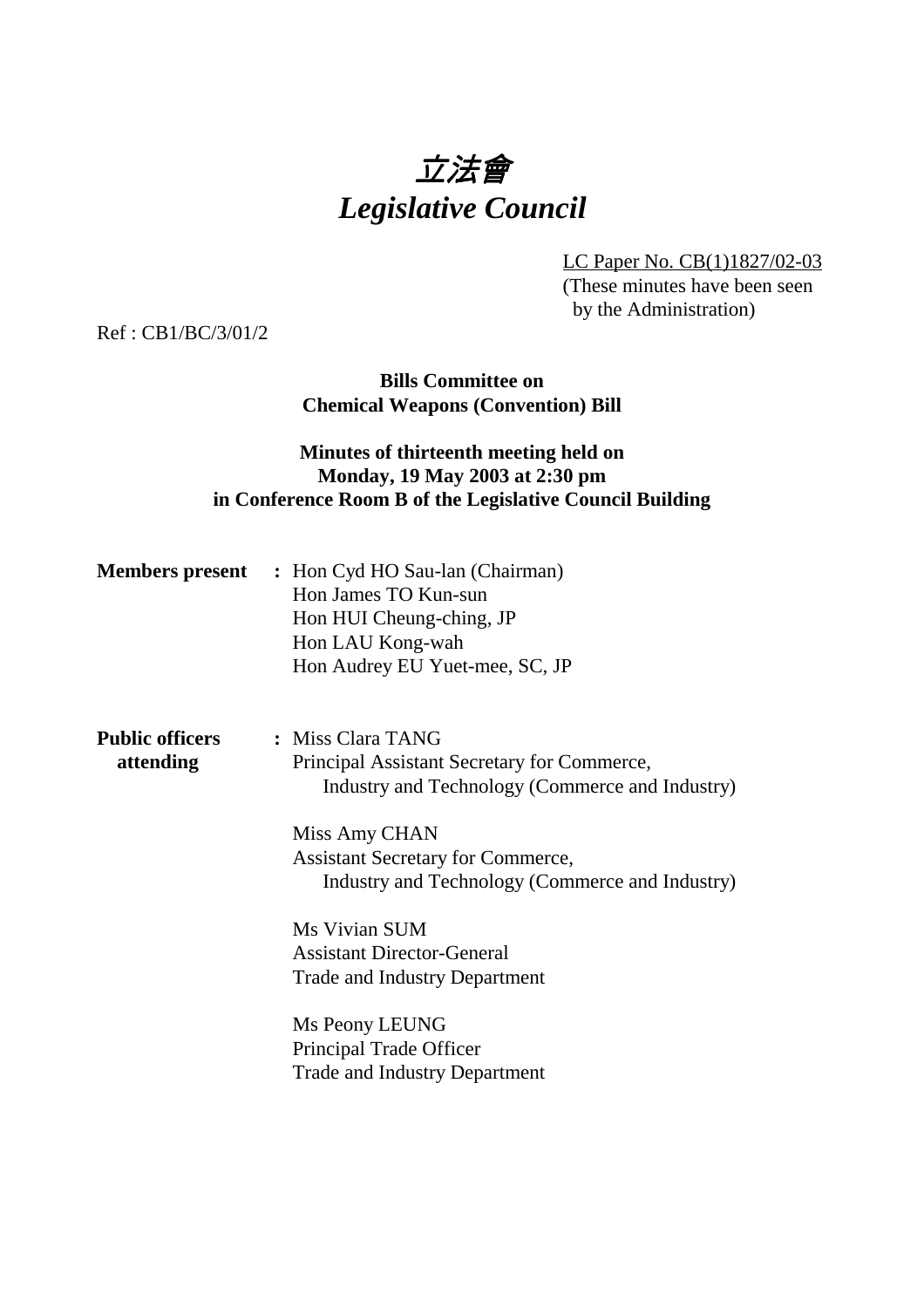|                                              | Mr Andrew WONG<br><b>Head of Trade Controls</b><br><b>Customs and Excise Department</b> |
|----------------------------------------------|-----------------------------------------------------------------------------------------|
|                                              | Mr Paul SIT<br>Principal Trade Controls Officer<br><b>Customs and Excise Department</b> |
|                                              | Mr Geoffrey FOX<br>Senior Assistant Law Draftsman<br>Department of Justice              |
|                                              | Ms Marie SIU<br><b>Senior Government Counsel</b><br>Department of Justice               |
| <b>Clerk in attendance: Miss Salumi CHAN</b> | Chief Assistant Secretary (1)5                                                          |
| <b>Staff in attendance : Miss Anita HO</b>   | <b>Assistant Legal Adviser 2</b>                                                        |
|                                              | Ms Cindy CHENG<br>Senior Assistant Secretary (1) 4                                      |
|                                              | Mr Joey LO<br><b>Assistant Secretary (1)1</b>                                           |

Action

**I.** Confirmation of minutes of meeting<br>(LC Paper No. CB(1)1573/02-03 - Minutes of twelfth meeting held on 14 April 2003)

The minutes of the twelfth meeting held on 14 April 2003 were confirmed.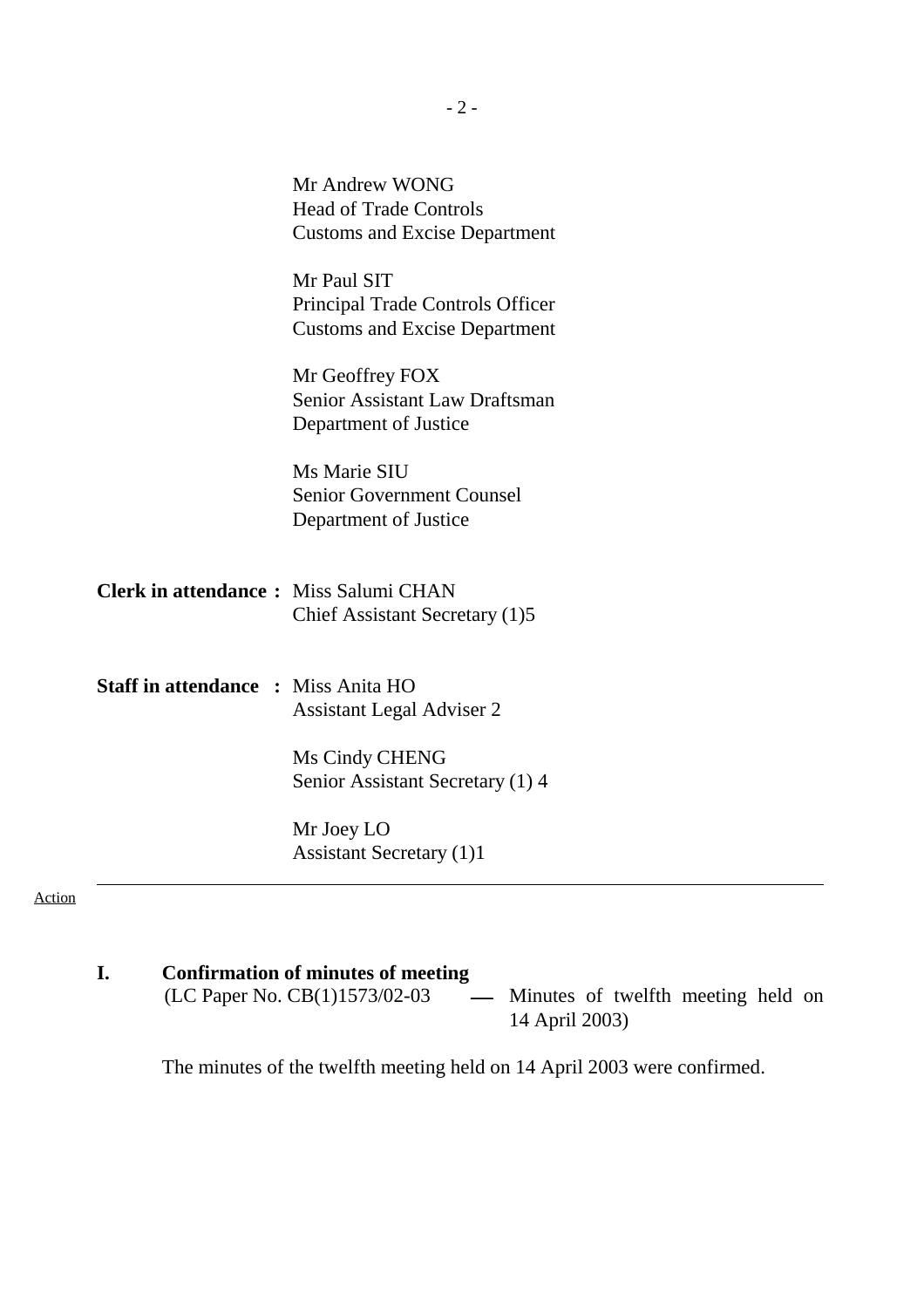#### Action

| <b>Meeting with the Administration</b>                                |                                                                                                                          |
|-----------------------------------------------------------------------|--------------------------------------------------------------------------------------------------------------------------|
| (Matters arising from previous meetings                               |                                                                                                                          |
| LC Paper No. $CB(1)1572/02-03(01)$ —                                  | "Follow-up to the twelfth meeting on<br>14 April 2003" prepared by<br>the<br>Legislative Council Secretariat             |
| LC Paper No. $CB(1)1572/02-03(02)$ —                                  | Administration's response<br>the<br>to<br>issues of concern raised by members at<br>the twelfth meeting on 14 April 2003 |
| <b>Examination of the draft proposed Committee Stage Amendments</b>   |                                                                                                                          |
| LC Paper No. CB(1)1572/02-03(03) — Draft proposed Committee           | <b>Stage</b><br>Amendments<br>provided<br>the<br>by<br>Administration (11th draft)                                       |
| LC Paper No. $CB(1)1572/02-03(04)$ —                                  | draft<br>Explanatory notes on<br>the<br>proposed<br>Committee<br><b>Stage</b><br>Amendments                              |
| LC Paper No. $CB(1)1572/02-03(05)$ —                                  | Marked-up copy of the Bill (showing<br>the draft proposed Committee Stage<br>Amendments)                                 |
| LC Paper No. $CB(1)1701/02-03(01)$ Letter dated 14 May 2003 from the  | Assistant Legal Adviser<br>to<br>the<br>Administration                                                                   |
| LC Paper No. $CB(1)1701/02-03(02)$ — Reply dated 16 May 2003 from the | Administration to the Assistant Legal<br>Adviser)                                                                        |

2. The Bills Committee deliberated (Index of proceedings attached at **Appendix**).

Follow-up actions to be taken by the Administration

3. As requested by the Bills Committee, the Administration undertook to take the follow-up actions listed below:

(a) Clause 2 (i) The Bills Committee considered that the Chinese or English version of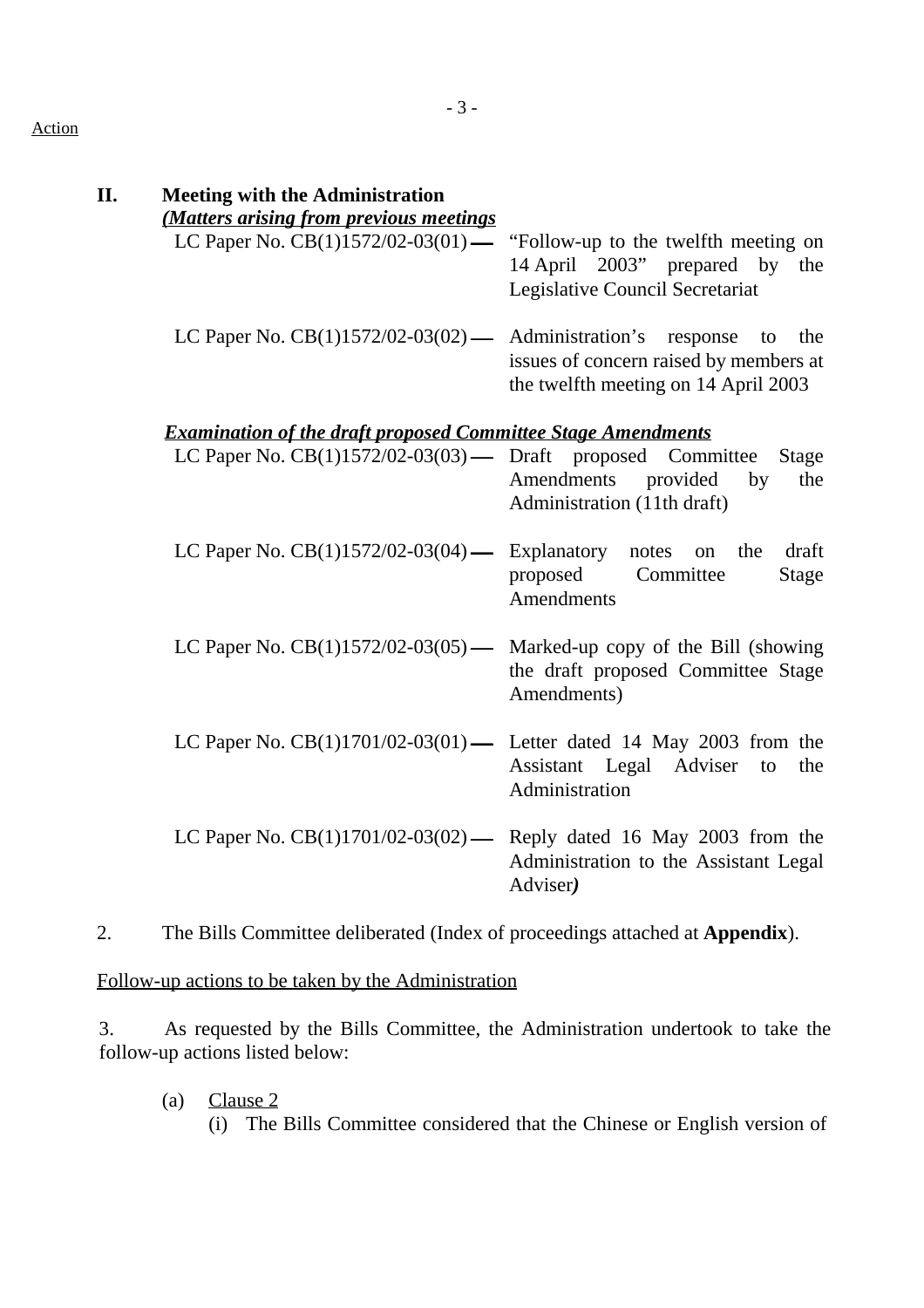- 4 -

the definition of the term "claimant" could be rephrased so as to achieve consistency in the expression of both versions. The Administration was requested to make appropriate amendments.

- (ii) The Bills Committee considered that the word " $\pi$ " in the Chinese version of the definition of the term "facility" should be replaced by " $\mathbb{R}$ " in order to reflect the meaning of the word "or" in the English version. The Administration was requested to amend the Chinese version of the definition accordingly.
- (iii) The Bills Committee considered it not necessary to amend item (d) of the Chinese version of the definition of the term "purposes not prohibited under the Convention".
- (iv) The Bills Committee agreed that the definitions of "toxic chemical" and "precursor" should be added to clause 2. The Administration was requested to provide the relevant draft Committee Stage Amendments (CSAs).
- (v) The Bills Committee noted the English version of the definition of the term "in-country escorts" tabled at the meeting. Members considered that the proposed definition did not reflect the agreed arrangement between the Central People's Government (CPG) and the Hong Kong Special Administrative Region Government (HKSARG) for specifying officers as "in-country escorts", as follows:
	- ! According to the paper provided by the Administration in March 2003 (LC Paper No. CB(1)1155/02-03(01)), the CPG and HKSARG had agreed that the HKSARG might, under normal circumstances, nominate officers as "in-country escorts" for endorsement by the CPG, and where necessary, the CPG might, after consultation with the HKSARG, specify officer(s) to be "in-country escort(s)" along with the HKSARG officers.
	- ! According to the paper provided by the Administration in May 2003 (LC Paper No. CB(1)1572/02-03(02)), for the CPG, officials specified as "in-country escorts" could come from the relevant departments under the State Development and Reform Commission, Ministry of Foreign Affairs and Ministry of National Defense. For inspections in HKSAR, only public officers working in the Commerce, Industry and Technology Bureau, Customs and Excise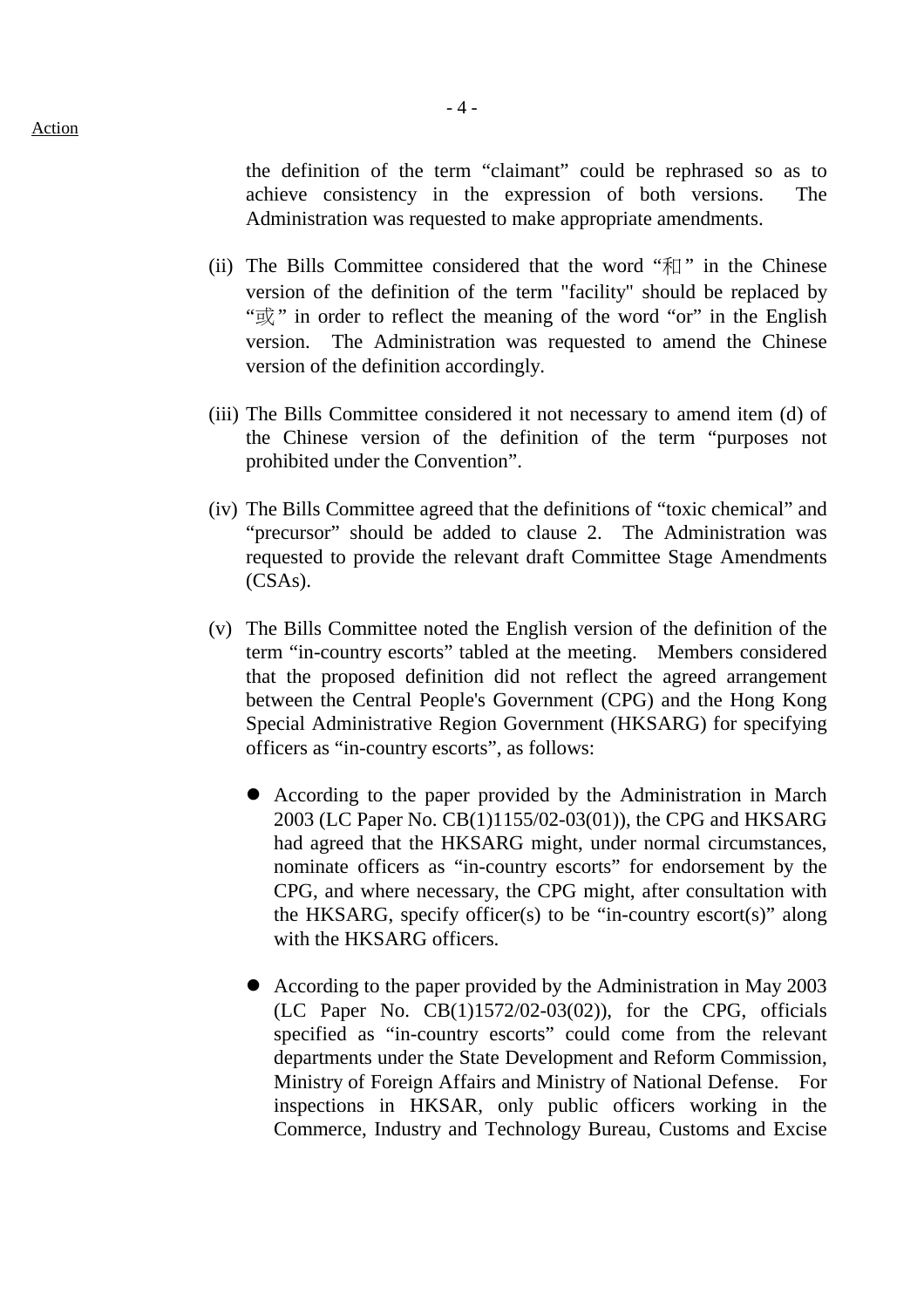Department, Trade and Industry Department and/or Government Laboratory would be nominated by the HKSARG as "in-country escorts" for endorsement by the CPG.

Members considered that the arrangement should be clearly stated in the Bill to protect the interests of the CPG, HKSARG and the persons involved in the inspection, including the person under inspection. The Administration was requested to amend the definition of "in-country escorts" accordingly.

(*Post-meeting note:* The English version of the definition of the term "incountry escorts" tabled at the meeting was issued to member vide LC Paper No. CB(1)1735/02-03(01) on 21 May 2003.)

- (b) Clause 4
	- (i) The Bills Committee agreed that the heading of clause 4 be amended to "Power of Director to appoint public officers to exercise powers and perform duties conferred or imposed on the Director by this Ordinance". The Administration was requested to provide the relevant draft CSAs.
	- (ii) The Bills Committee agreed that the Chinese version of the word "duty" in clause 4 be amended to "職責". The Administration was requested to provide the relevant draft CSAs.
- (c) Clause 5
	- (i) The Bills Committee noted that the Administration proposed to amend clause 5(c) by replacing "have a chemical weapon in his possession" with "acquire, stockpile or retain a chemical weapon" to reflect the provisions in the Convention. Members were concerned that the word "retain" was not commonly used in Hong Kong legislation. The Administration was requested to conduct a research in this aspect and advise the Bills Committee.
	- (ii) The Bills Committee noted that the Administration had maintained its view that the word "encourage" in clause 5(f) should be retained to reflect the provisions in the Convention. To facilitate members' consideration of whether a CSA should be moved to replace the word "encourage" by "incite", the Administration was requested to confirm whether such an amendment would constitute a breach of the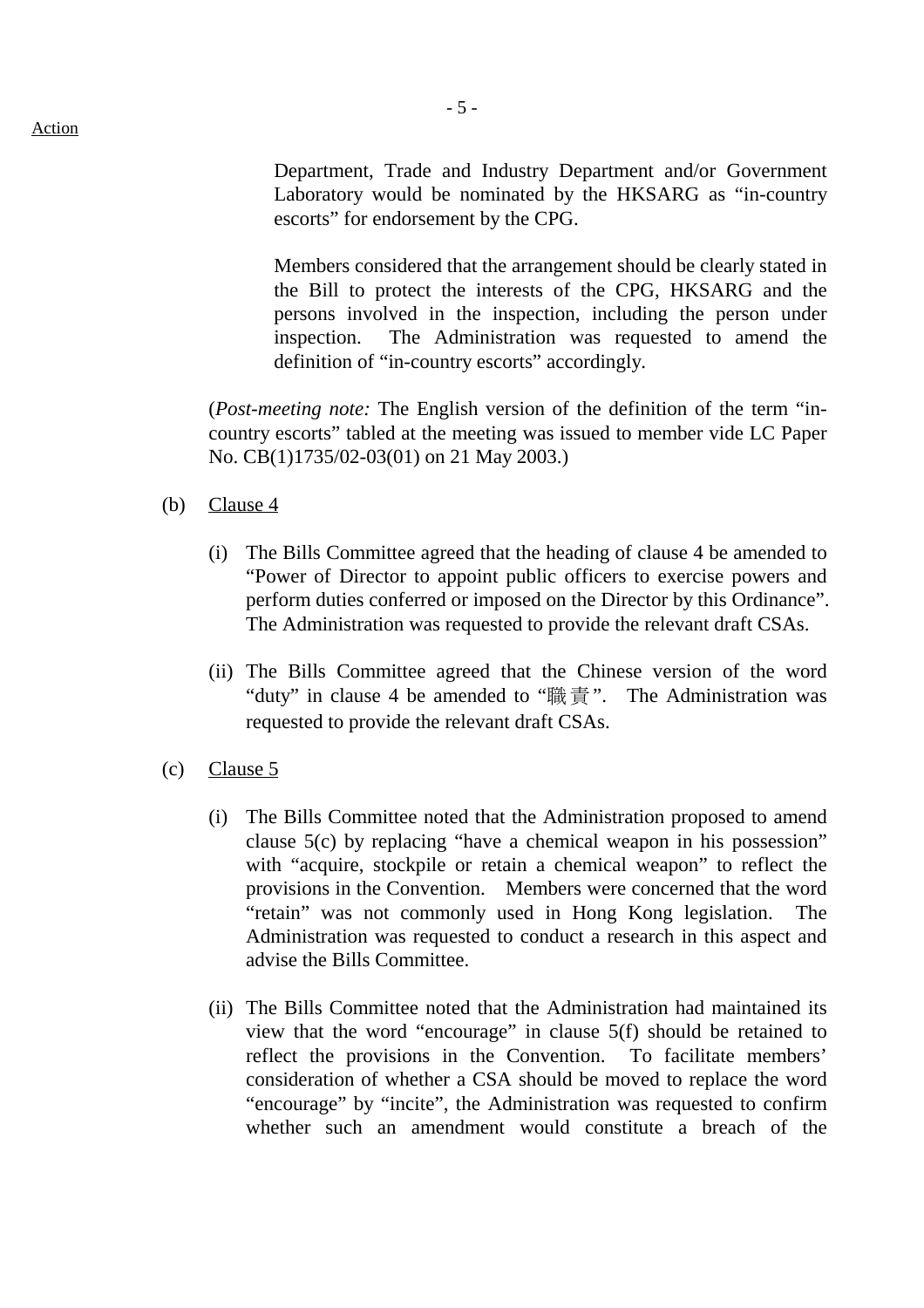Convention or failure to fulfil any obligation under the Convention.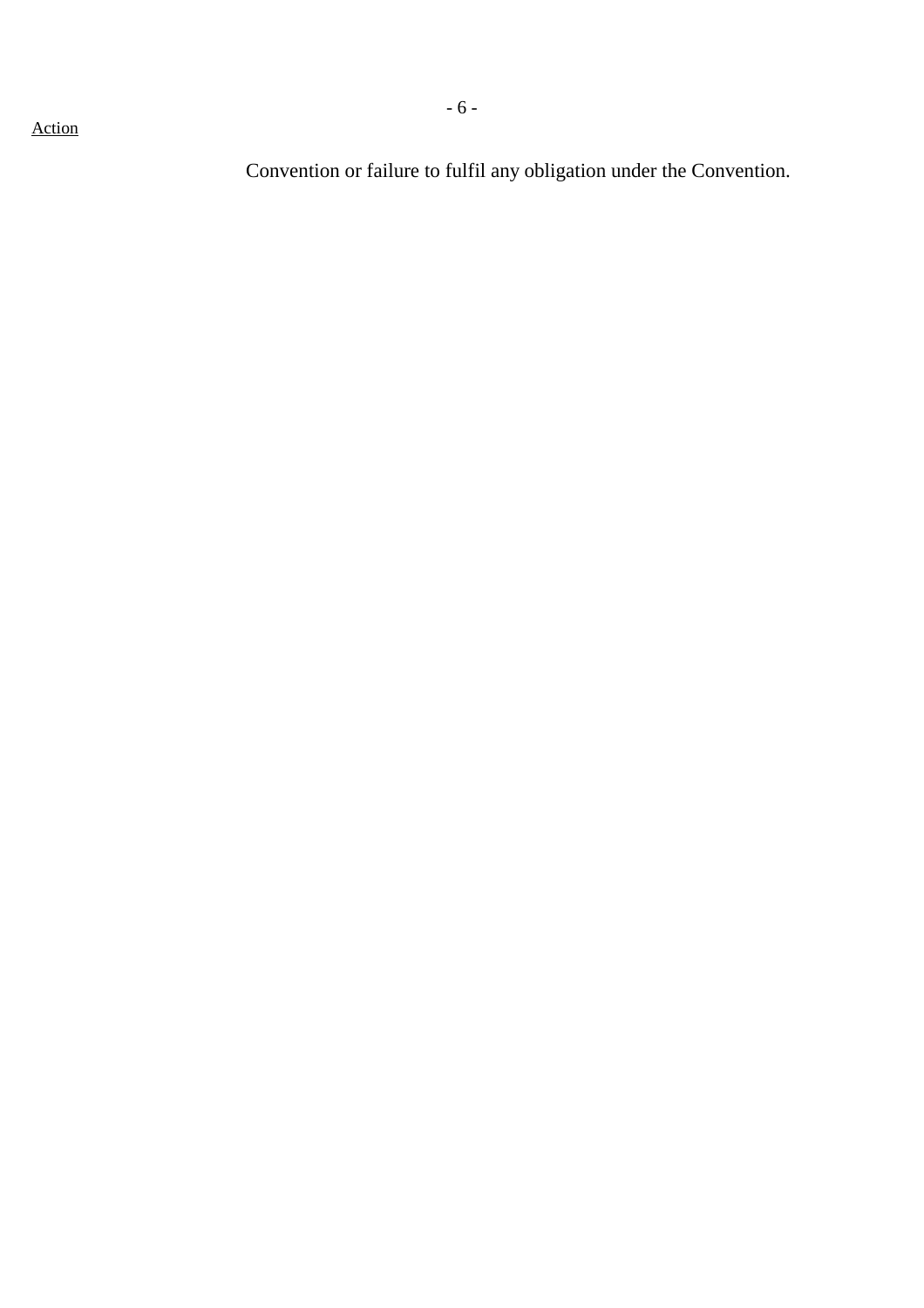#### (d) Clauses  $16(5)$ ,  $21(1)$  and  $21(3)$

The Bills Committee noted that under clause 21(3), the Commissioner of Customs and Excise (the Commissioner) should, not later than 30 days beginning on the date of the seizure of an article, vessel or vehicle, serve a notice of the seizure on the owner concerned, "specifying the reasons for the seizure and accompanied by a copy of this section". Members considered that:

- (i) it should also be specified in the notice of seizure the grounds on which the seized article, vessel or vehicle was liable to forfeiture, i.e. to inform the owner concerned that it was liable to forfeiture because of the grounds provided in clause  $21(1)(a)$ , (b) or (c); and
- (ii) it should be reflected in clause  $21(3)$  the statutory duty of the Commissioner under clause 16(5) to restore the seized article, vessel or vehicle to the owner concerned where it was not, or was no longer, required for the purposes of any investigation or criminal proceedings and where it was not liable to forfeiture.

The Administration was requested to make appropriate amendments.

(e) Clause  $21(6)(c)$ 

The Bills Committee noted that under clause 21(6)(c), a notice given under clause 21(3) or 21(5) should be deemed to have been duly served if it was exhibited at the Customs and Excise Department. Members considered it not a desirable option, as it was not common for the public to go to the Customs and Excise Department to read notices. The Administration was requested to explore other options, such as publication of the notice in the Gazette.

(*Post-meeting note:* The Administration's response to issues of concern raised by members was issued vide LC Paper No. CB(1)1752/02-03 on 23 May 2003.)

Date of next two meetings

4. Members agreed that the next two meetings would be held on Monday, 26 May 2003 and Friday, 30 May 2003 from 1:00 pm to 2:30 pm.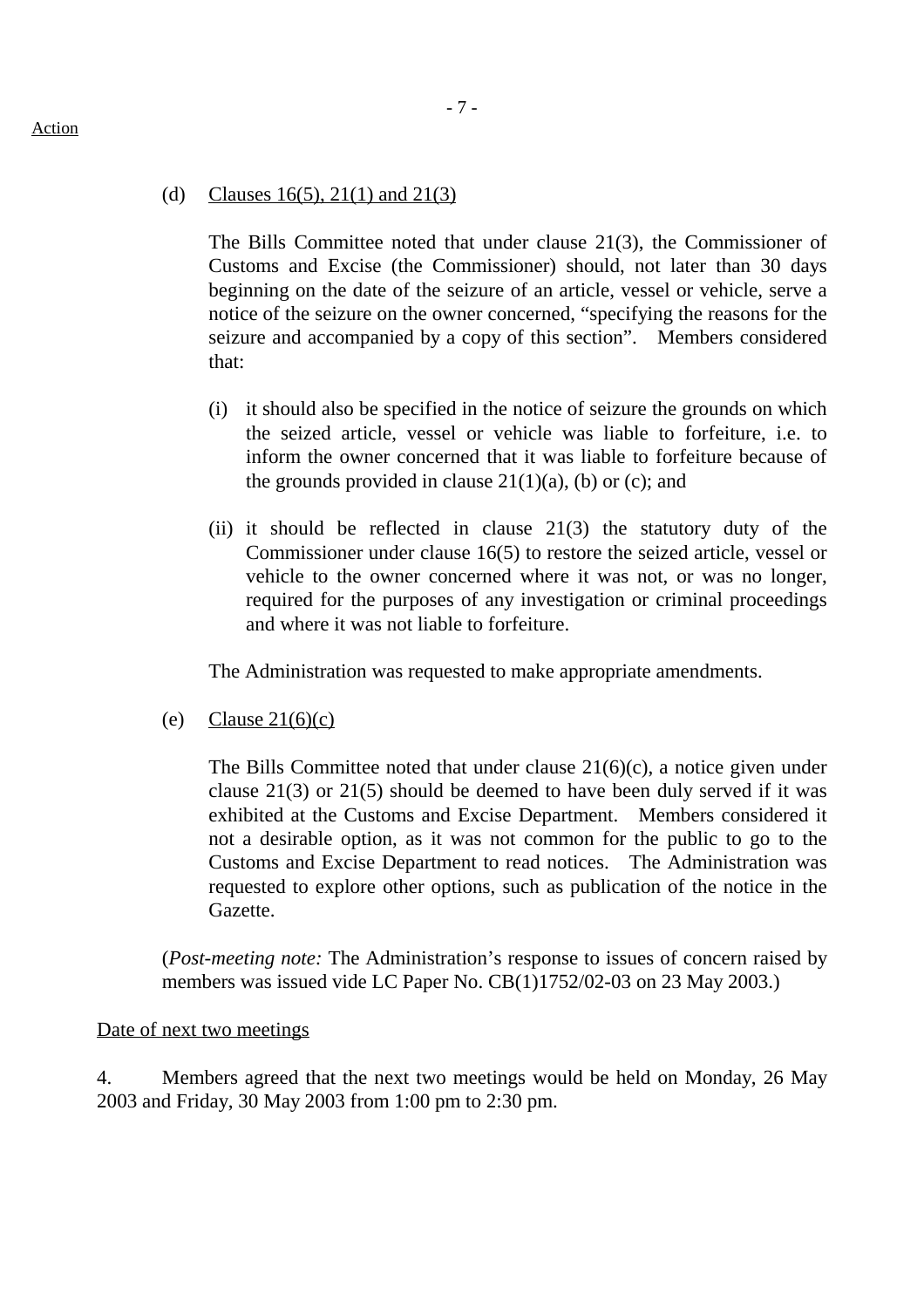(*Post-meeting note:* The meeting on 30 May 2003 was rescheduled to 10 June 2003 from 10:45 am to 12:45 am.)

# **III. Any other business**

5. There being no other business, the meeting ended at 4:30 pm.

Council Business Division 1 Legislative Council Secretariat 5 June 2003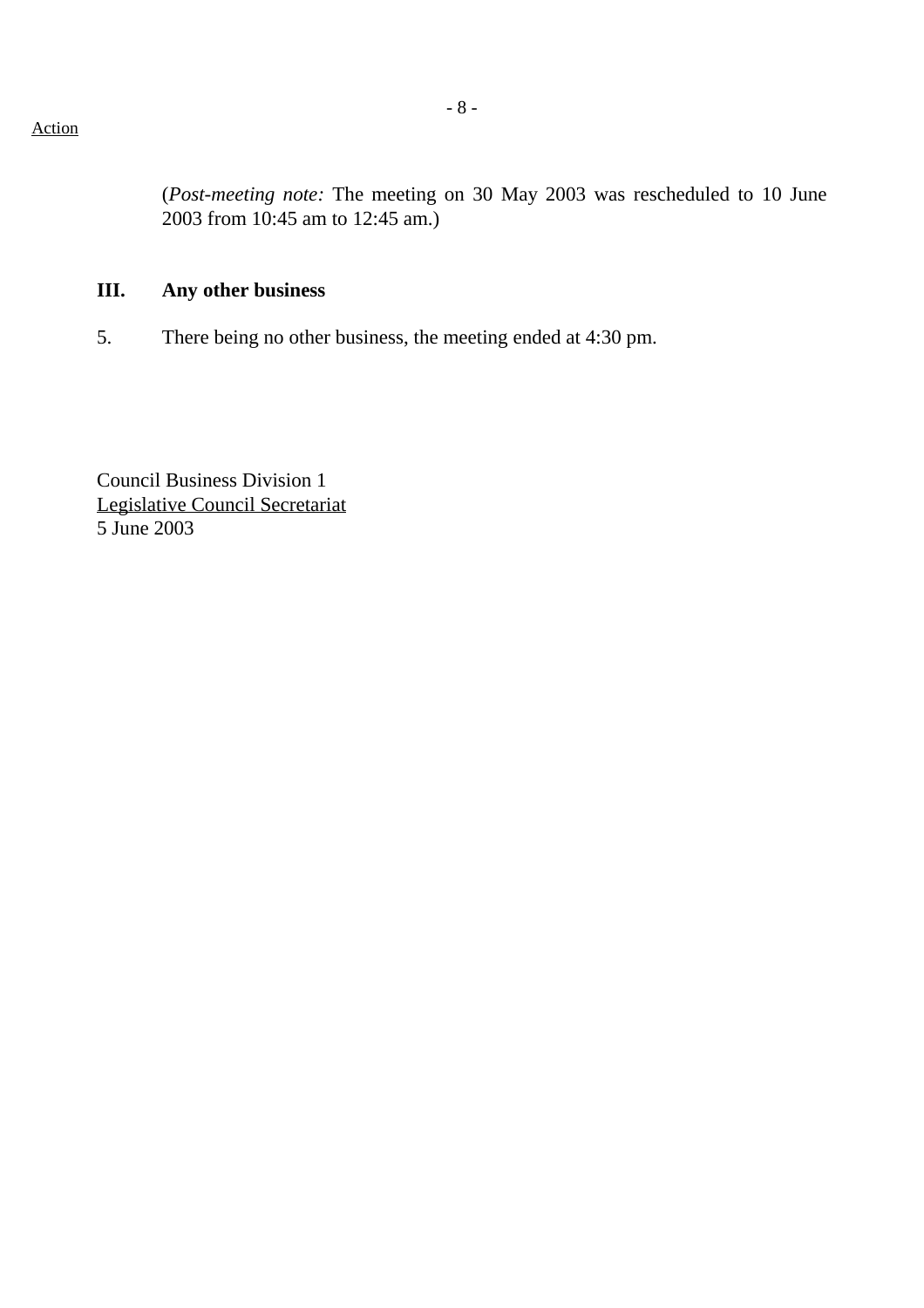# **Appendix**

## **Proceedings of the thirteenth meeting of the Bills Committee on Chemical Weapons (Convention) Bill on Monday, 19 May 2003 at 2:30 pm in Conference Room B of the Legislative Council Building**

| <b>Time marker</b> | <b>Speaker</b>                                | Subject(s)                                                                                                                                                                                                                                                             | <b>Action</b>   |
|--------------------|-----------------------------------------------|------------------------------------------------------------------------------------------------------------------------------------------------------------------------------------------------------------------------------------------------------------------------|-----------------|
|                    |                                               |                                                                                                                                                                                                                                                                        | <b>Required</b> |
| 000001-000020      | Chairman                                      | Confirmation of minutes of the<br>twelfth meeting<br>(LC Paper No. CB(1)1573/02-03)                                                                                                                                                                                    |                 |
| 000021-000200      | Chairman                                      | Internal discussion                                                                                                                                                                                                                                                    |                 |
| 000221-000409      | Administration                                | Briefing by the Administration on its<br>response to the issues of concern<br>raised by members at the twelfth<br>meeting of the Bills Committee on<br>14 April 2003<br>(LC Paper No. CB(1)1572/02-<br>03(02)                                                          |                 |
| 000410-000516      | Chairman<br>Administration                    | Detention of seized articles<br>and<br>detention period for vessel<br>and<br>vehicle<br>(Clauses 15, 16, 21, 22 and 23)<br>(LC Paper No. CB(1)1572/02-<br>03(02)                                                                                                       |                 |
| 000517-001348      | Administration<br>Mr LAU Kong-wah<br>Chairman | Departments of the Central<br>(a)<br>People's Government (CPG)<br>the officials of which could be<br>"in-country<br>specified<br>as<br>escorts" and the position of the<br>departments<br>Whether<br>public<br>officers<br>(b)<br><b>HKSAR</b><br>working<br>the<br>in |                 |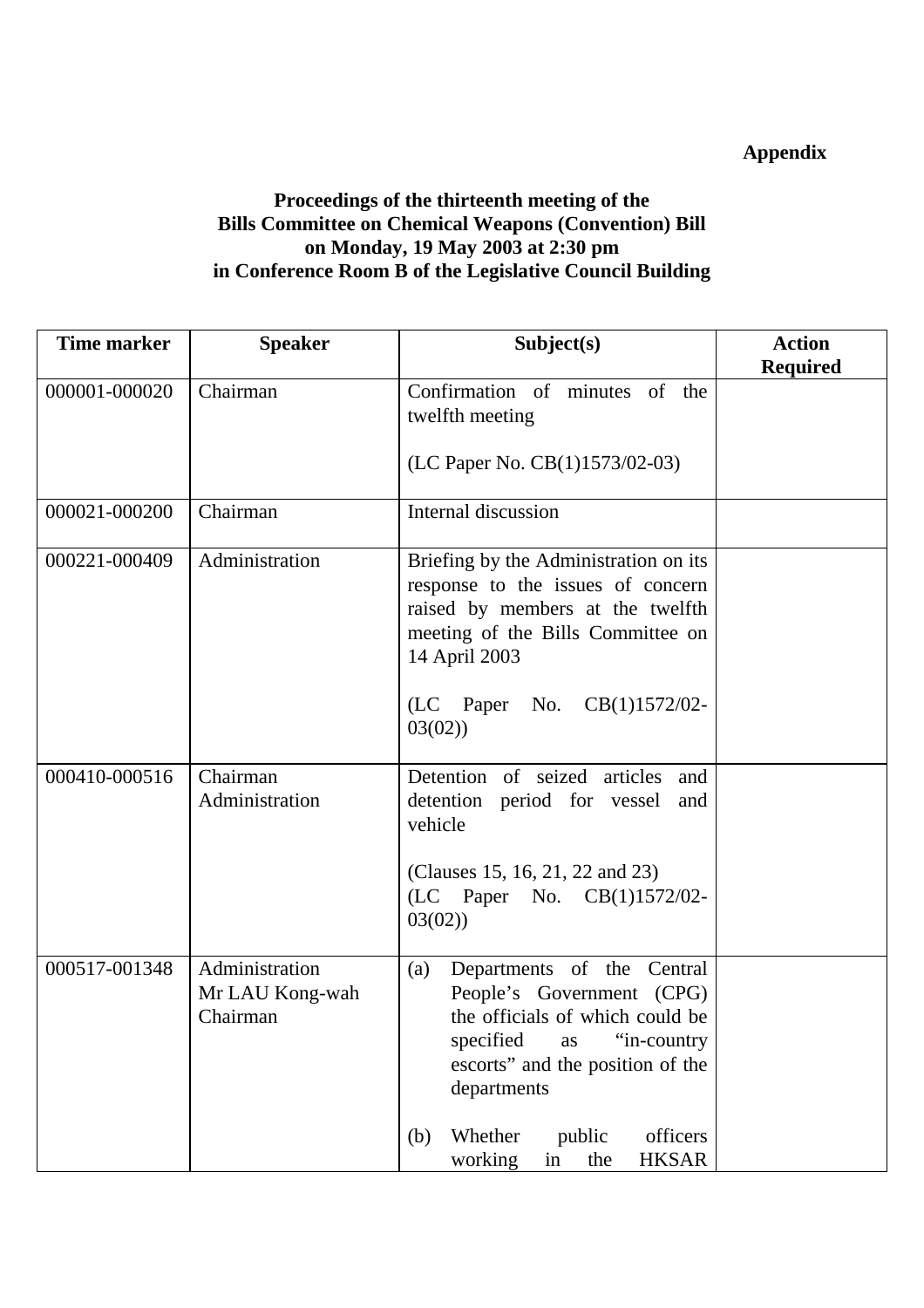| Time marker   | <b>Speaker</b>                                                                                   | Subject(s)                                                                                                                                                                                                                                                                                                                                                                                                                                                                                                                                                                                                                                                                                                                                                                                                                              | <b>Action</b><br><b>Required</b>                                                                   |
|---------------|--------------------------------------------------------------------------------------------------|-----------------------------------------------------------------------------------------------------------------------------------------------------------------------------------------------------------------------------------------------------------------------------------------------------------------------------------------------------------------------------------------------------------------------------------------------------------------------------------------------------------------------------------------------------------------------------------------------------------------------------------------------------------------------------------------------------------------------------------------------------------------------------------------------------------------------------------------|----------------------------------------------------------------------------------------------------|
|               |                                                                                                  | Government could accompany<br>inspections in HKSAR<br>(Clause 27)<br>(LC Paper<br>$CB(1)1572/02-$<br>No.<br>03(02)                                                                                                                                                                                                                                                                                                                                                                                                                                                                                                                                                                                                                                                                                                                      |                                                                                                    |
| 001349-001554 | Chairman<br>Administration<br>Mr HUI Cheung-ching                                                | <b>Staffing</b><br>for<br>the<br>resources<br>implementation of the Bill<br>(LC Paper No.<br>$CB(1)1572/02-$<br>03(02)                                                                                                                                                                                                                                                                                                                                                                                                                                                                                                                                                                                                                                                                                                                  |                                                                                                    |
| 001555-010700 | Chairman<br>ALA <sub>2</sub><br>Administration<br>Ms Audrey EU<br>Mr James TO<br>Mr LAU Kong-wah | Whether it should be specified<br>(a)<br>in the notice of seizure the<br>grounds on which the seized<br>article, vessel or vehicle was<br>liable to forfeiture<br>Restoration<br>of<br>(b)<br>the<br>seized<br>article, vessel or vehicle to the<br>owner concerned where it was<br>not, or was no longer, required<br>of<br>for the purposes<br>any<br>investigation<br>criminal<br><b>or</b><br>proceedings and where it was<br>not liable to forfeiture<br>Whether the statutory duty of<br>(c)<br>the Commissioner to restore<br>the seized article, vessel or<br>vehicle to the owner under<br>clause<br>16(5)<br>should<br>be<br>reflected in clause $21(3)$<br>Proposed<br>administrative<br>(d)<br>measures to issue a separate<br>notice to the owner informing<br>him the list of seized articles<br>not liable to forfeiture | <b>Admin</b><br>was<br>requested to take<br>the action under<br>paragraph $3(d)$ of<br>the minutes |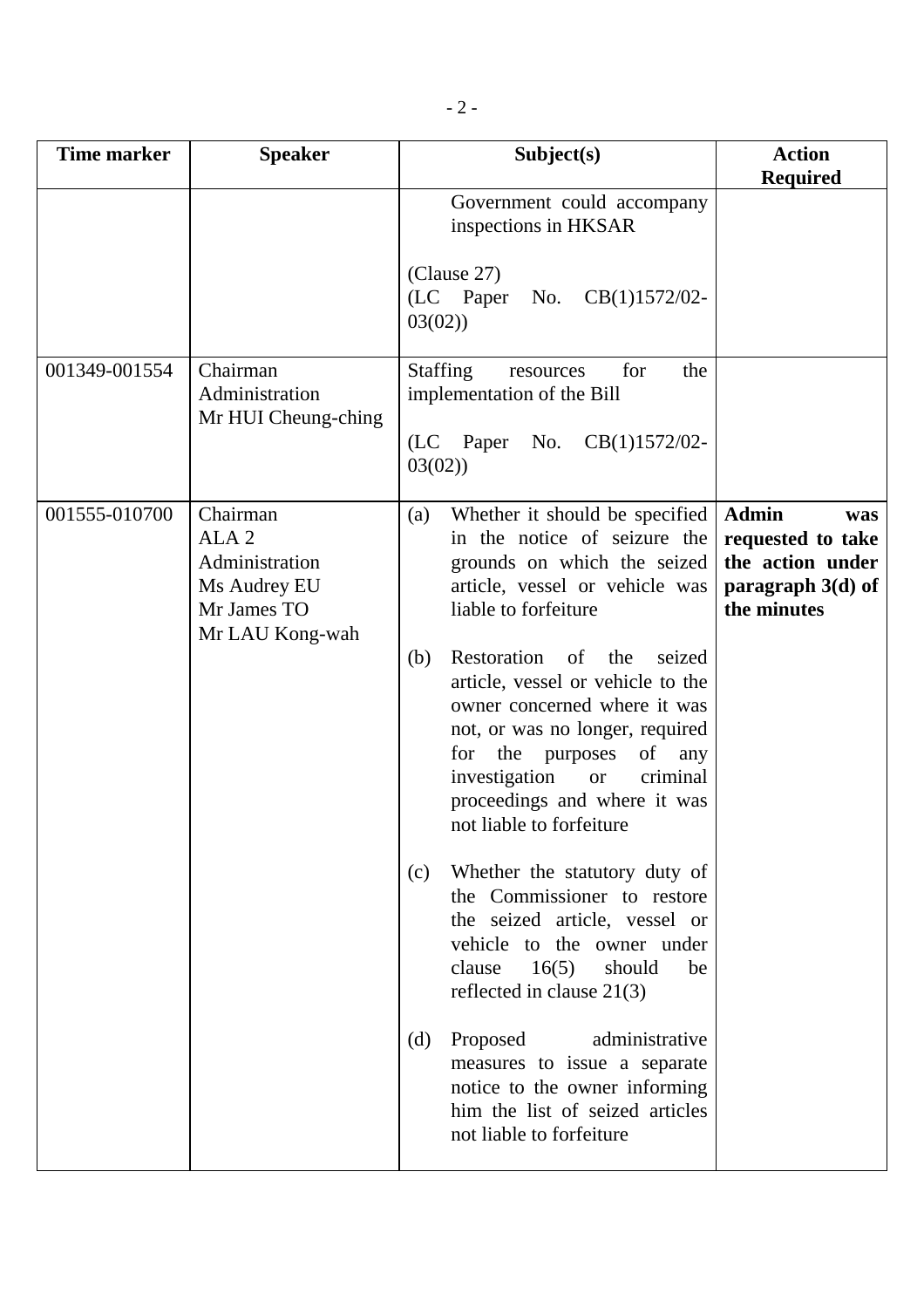| Time marker   | <b>Speaker</b>                                                                       | Subject(s)                                                                                                                                                                                                                                                                                                                                                                                                                                                                                                                                                                                                                                                                                                                                                                                                                                                                  | <b>Action</b><br><b>Required</b>                                                                                                                |
|---------------|--------------------------------------------------------------------------------------|-----------------------------------------------------------------------------------------------------------------------------------------------------------------------------------------------------------------------------------------------------------------------------------------------------------------------------------------------------------------------------------------------------------------------------------------------------------------------------------------------------------------------------------------------------------------------------------------------------------------------------------------------------------------------------------------------------------------------------------------------------------------------------------------------------------------------------------------------------------------------------|-------------------------------------------------------------------------------------------------------------------------------------------------|
|               |                                                                                      | (Clauses 16(5), 21(1) and 21(3))<br>(LC Paper Nos. CB(1)1701/02-<br>$03(01)$ and $(02)$ )<br>(LC Paper No. CB(1)1431/02-<br>03(02)<br>(LC Paper<br>No. $CB(1)1572/02$ -<br>03(02)                                                                                                                                                                                                                                                                                                                                                                                                                                                                                                                                                                                                                                                                                           |                                                                                                                                                 |
| 010701-013120 | Chairman<br>ALA <sub>2</sub><br>Administration<br>Mr HUI Cheung-ching<br>Mr James TO | Examination<br>of<br>the<br>$dr$ aft<br>(a)<br>proposed Committee<br>Stage  <br>Amendments provided by the<br>Administration<br>Drafting aspects of the Chinese<br>(b)<br>and English versions of the<br>definition<br>of<br>the<br>term<br>"claimant"<br>Chinese and English versions<br>(c)<br>of the definition of the term<br>"facility"<br>Meaning of<br>the<br>(d)<br>term<br>"domestic" in the definition of<br>"purposes not prohibited under<br>the Convention"<br>Addition of the definitions of<br>(e)<br>"toxic<br>chemical"<br>and<br>"precursor" to clause 2<br>Amending the Chinese version<br>(f)<br>of the word "duty" in clause 4<br>to "職責"<br>Amending the heading<br>(g)<br>of<br>clause 4 to "Power of Director"<br>to appoint public officers to<br>exercise powers and perform<br>duties conferred or imposed on<br>the Director by this Ordinance" | <b>Admin</b><br>was<br>requested to take<br>the action under<br>paragraph $3(a)(i)$<br>to (iv) and $3(b)(i)$<br>and $(ii)$<br>of the<br>minutes |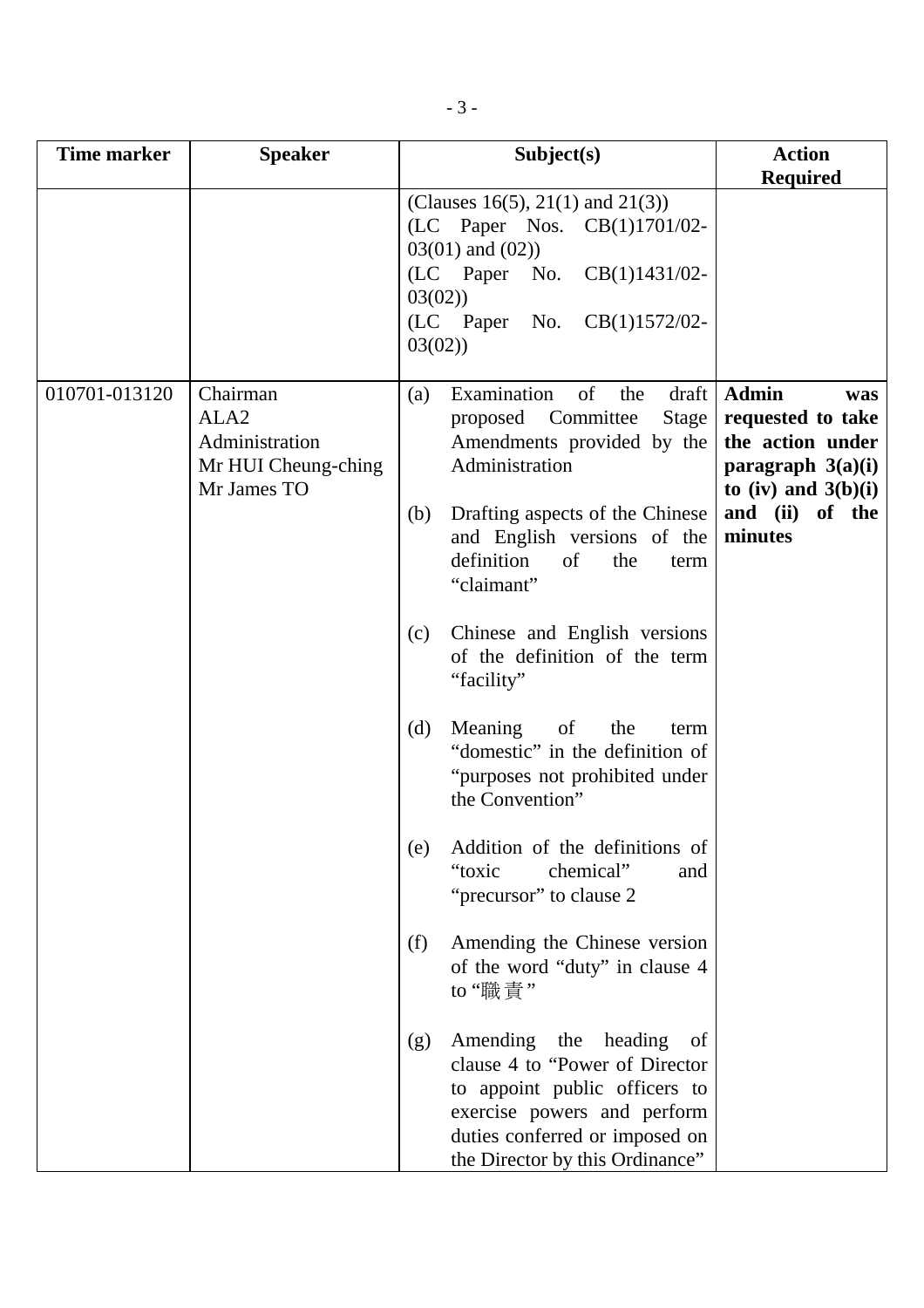| <b>Time marker</b> | <b>Speaker</b>                                                                | Subject(s)                                                                                                                                                                                                                                                                                                                                                                                     | <b>Action</b><br><b>Required</b>                                                                              |
|--------------------|-------------------------------------------------------------------------------|------------------------------------------------------------------------------------------------------------------------------------------------------------------------------------------------------------------------------------------------------------------------------------------------------------------------------------------------------------------------------------------------|---------------------------------------------------------------------------------------------------------------|
|                    |                                                                               | (Clauses 2 and 4)<br>(LC Paper Nos.<br>$CB(1)1572/02-$<br>$03(04)$ and $(05)$ )<br>(LC Paper Nos.<br>$CB(1)1701/02$ -<br>$03(01)$ and $(02)$ )                                                                                                                                                                                                                                                 |                                                                                                               |
| 013121-014646      | Chairman<br>Administration<br>Mr James TO<br>Mr LAU Kong-wah                  | Definition of the term "in-<br>(a)<br>country escorts"<br>Whether it should be reflected<br>(b)<br>in the definition of the term<br>"in-country escorts" the agreed<br>arrangement between the CPG<br>and HKSARG for specifying<br>officers as "in-country escorts"<br>(Clause 2)<br>(LC Paper Nos. CB(1)1572/02-<br>$03(02)$ , $(04)$ and $(05)$ )<br>(LC Paper No. $CB(1)1155/02-$<br>03(01) | <b>Admin</b><br>was<br>requested to take<br>the action under<br>paragraph $3(a)(v)$<br>of the minutes         |
| 014647-015151      | Administration<br>Chairman<br>Mr James TO<br>Ms Audrey EU                     | Use of the word "retain" versus<br>(a)<br>"possess" in clause $5(c)$<br>Whether the word "retain" was<br>(b)<br>commonly used in<br>ordinances in Hong Kong<br>(Clause $5(c)$ )<br>(LC Paper<br>No.<br>$CB(1)1572/02-$<br>03(05)                                                                                                                                                               | <b>Admin</b><br>was<br>requested to take<br>the action under<br>paragraph $3(c)(i)$<br>other   of the minutes |
| 015152-020300      | Chairman<br>Mr James TO<br>ALA <sub>2</sub><br>Ms Audrey EU<br>Administration | Whether the word "encourage" in<br>clause 5(f) should be replaced by the<br>word "incite", and whether such an<br>amendment<br>would<br>constitute<br>a<br>breach of the Convention or failure<br>to fulfil any obligation under the<br>Convention                                                                                                                                             | <b>Admin</b><br>was<br>requested to take<br>the action under<br>paragraph $3(c)(ii)$<br>of the minutes        |